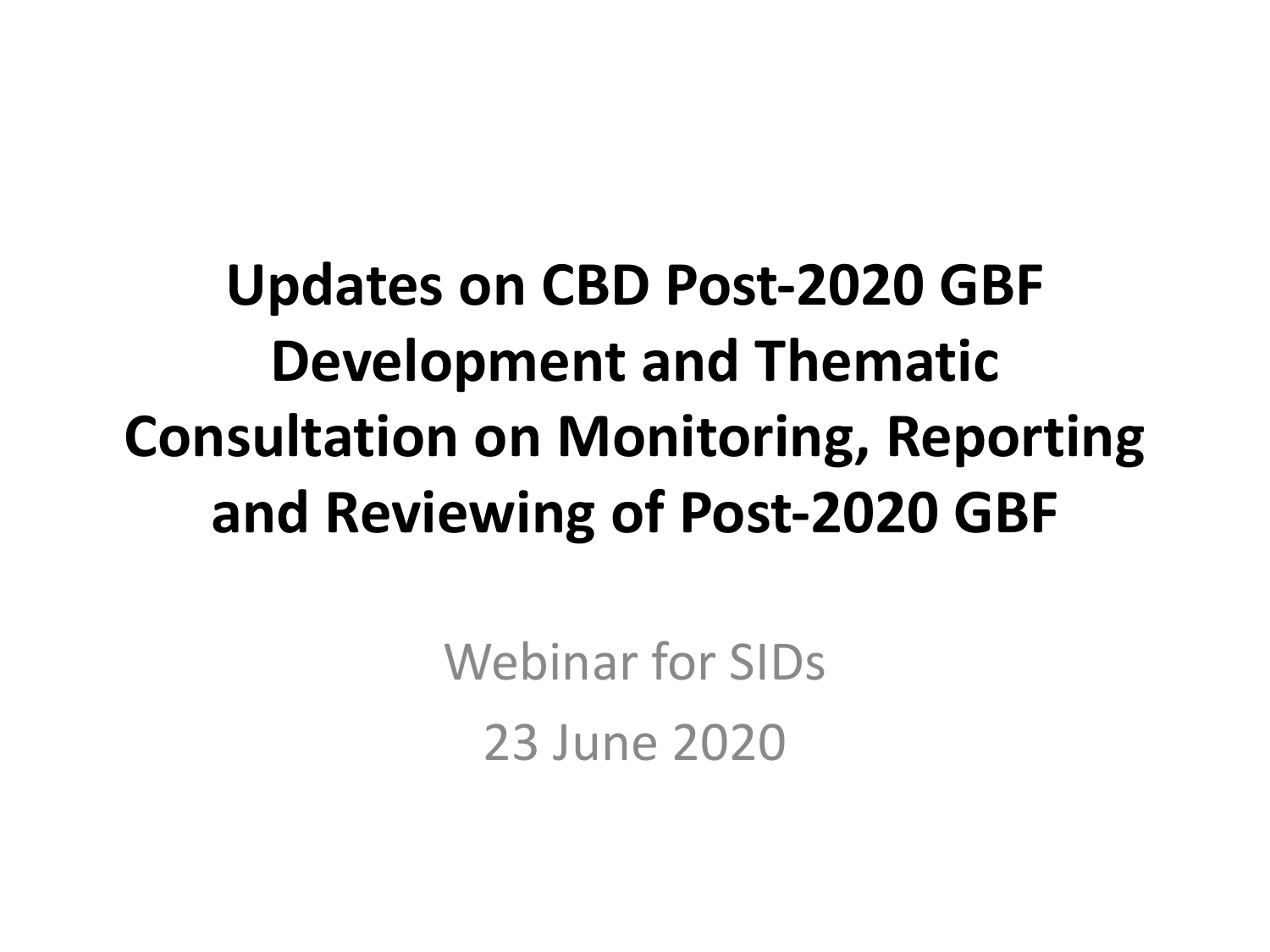# **COP 14 Guidance**

- Decision 14/34
- OEWG established to negotiate the post-2020 global biodiversity framework
- Co-chairs designated to lead the process, under the supervision of COP Bureau
- Engaging all relevant stakeholders
- SBSTTA, SBI and Article 8j WG to provide support to process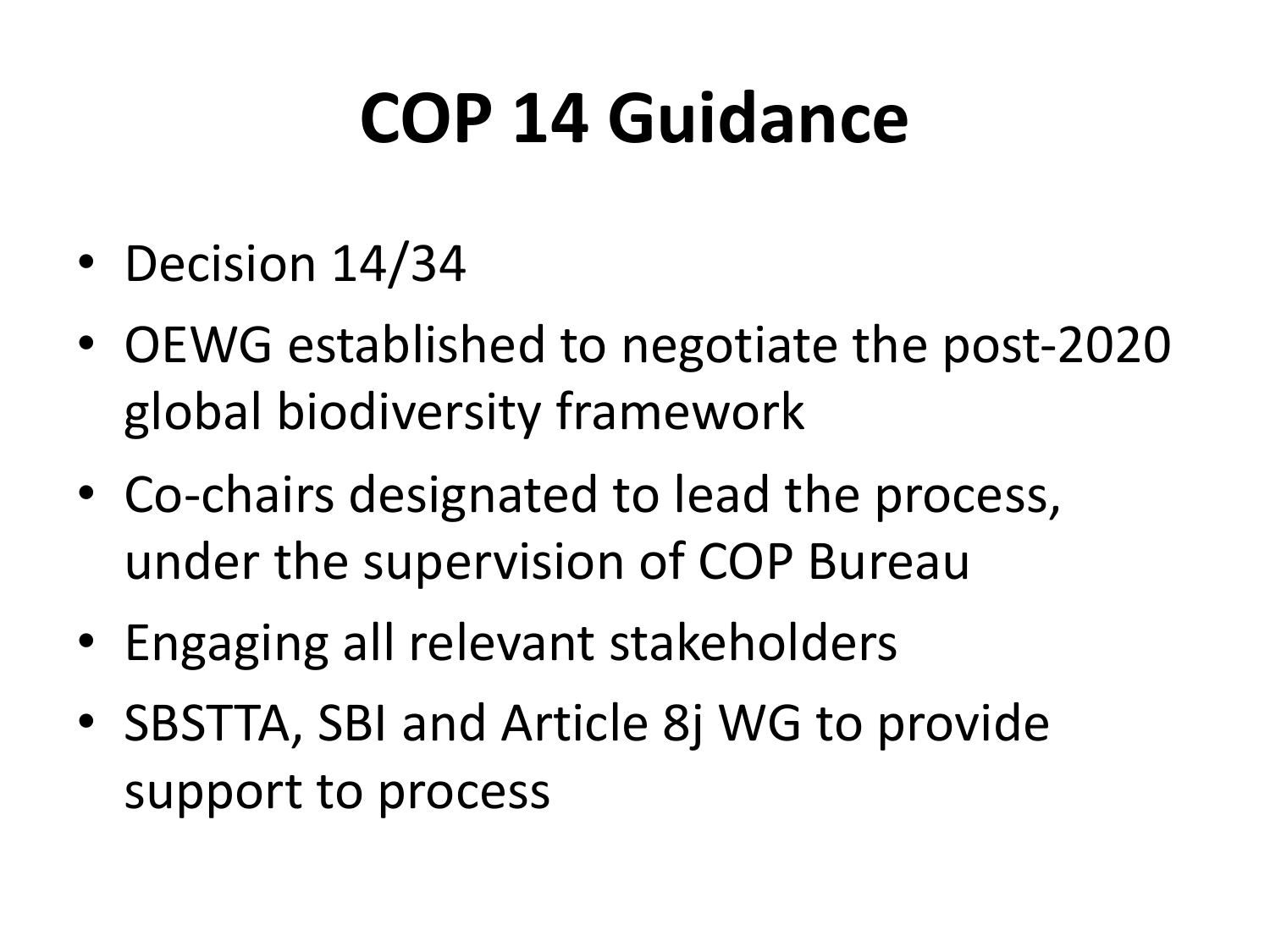# **What has happened so far**

- All regions have had consultations
- A number of thematic consultations held (marine, ecosystem restoration, landscape approach, MRR, capacity building, resource mobilization, MEAs, etc.)
- Other consultations held
- Two OEWG meetings held (August 2019 and February 2020)
- Zero draft of the post-2020 GBF provided to OEWG 2 and Draft One is being prepared based on inputs from OEWG 2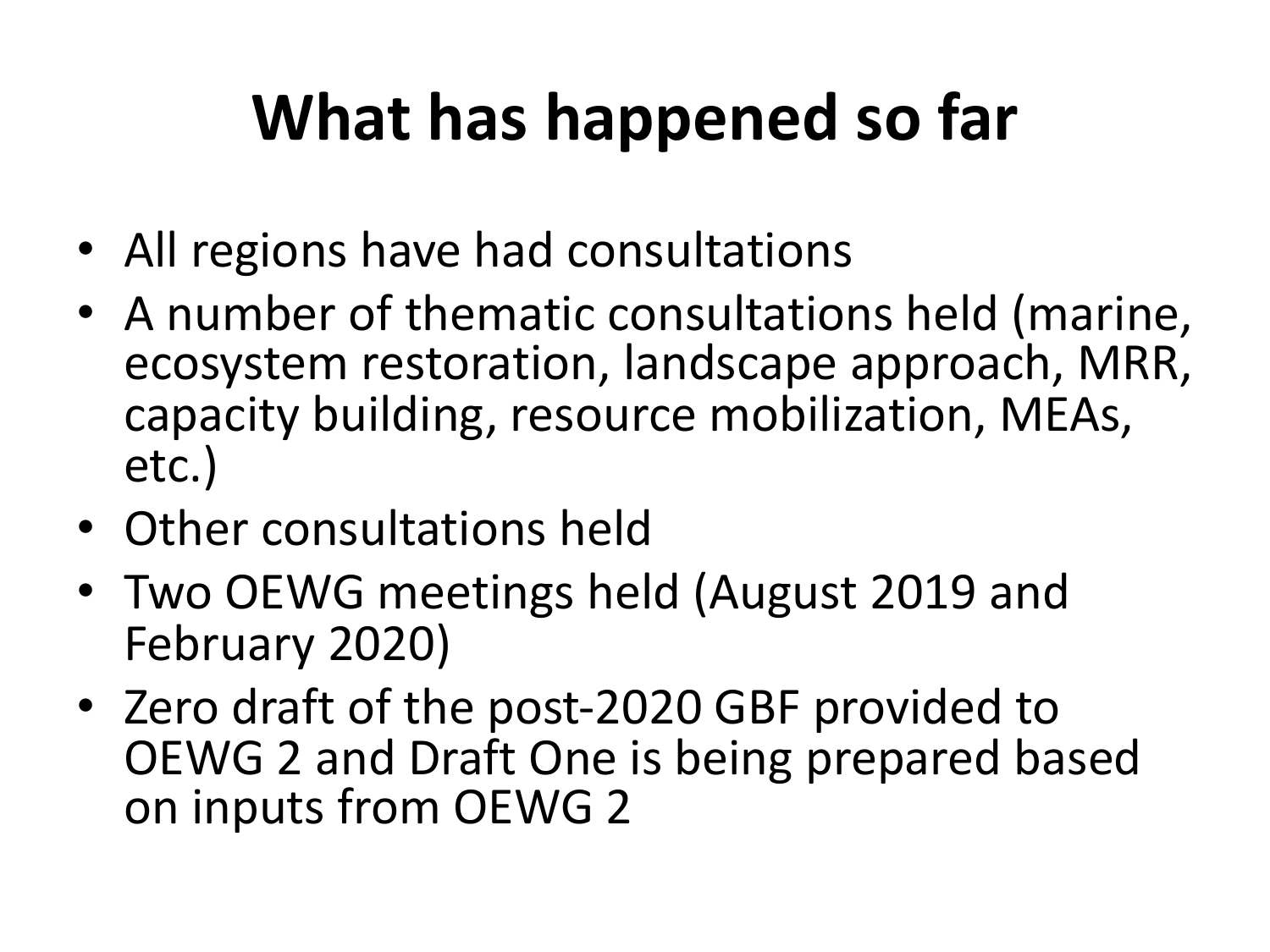## **What is coming next**

- More thematic consultations coming (sustainable use, MEA 2.0, etc.), through virtual meetings
- SBSTTA 24 and SBI 3 to provide inputs to the development of the post-2020 GBF
- OEWG 3 to negotiate Draft One of the post-2020 GBF
- COP 15 to adopt the post-2020 GBF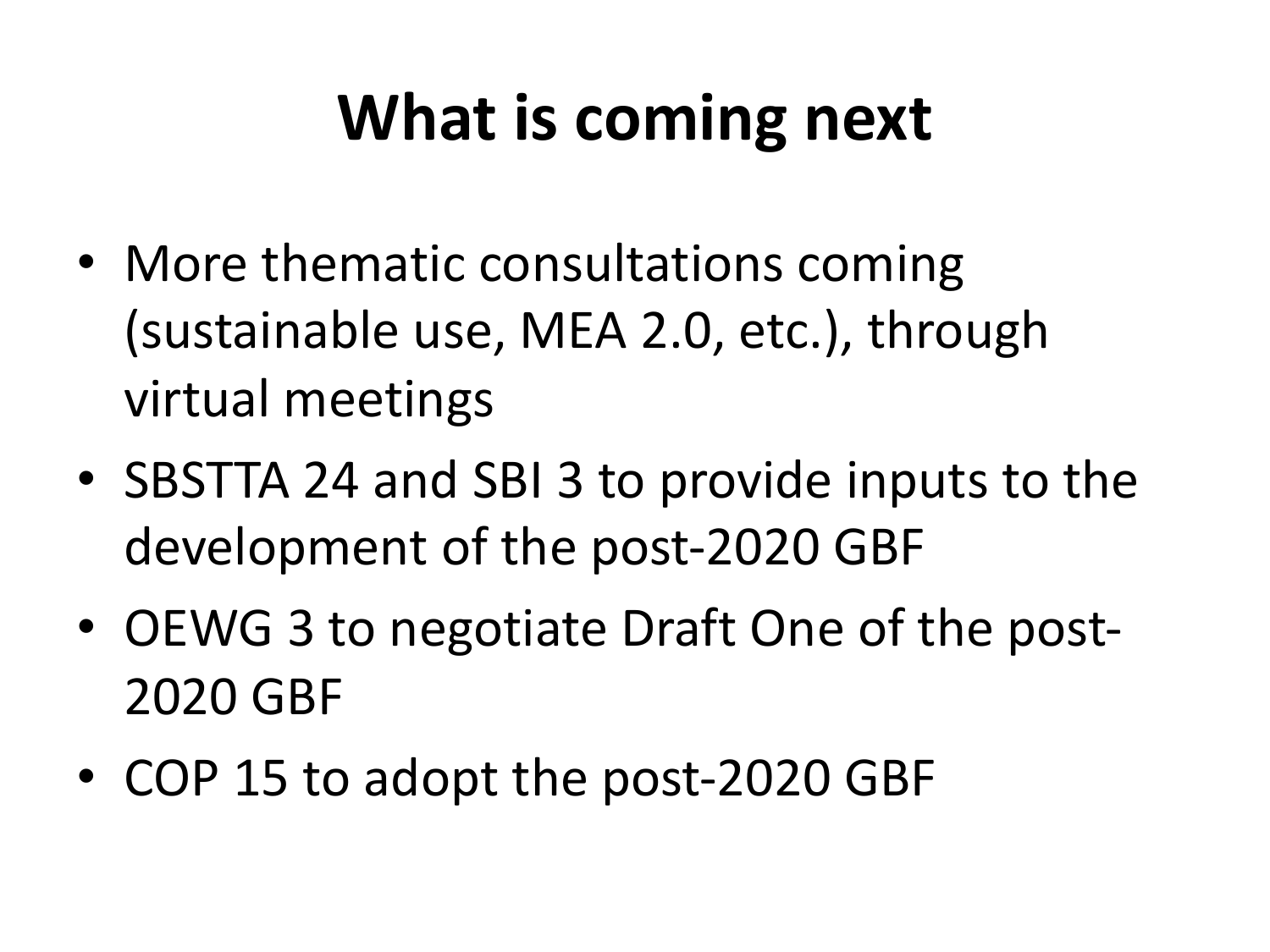### **Goals and targets related to SIDs (in Zero Draft of post2020 GBF)**

#### **2030 and 2050 long-term goals:**

• No net loss by 2030 in area and integrity of marine ecosystems, and [20%] increase by 2050, ensuring ecosystem resilience.

#### **2030 Action Targets:**

- Retain and restore marine ecosystems by achieving [50%] increase of area under comprehensive spatial planning and by 2030 net increase in area, connectivity and integrity;
- Protect at least [30%] of sea areas by 2030;
- Control all pathways of IAS, reduce new IAS introductions by [50%], eradicate IAS to reduce impacts of [50%] of priority sites;
- Contribute to climate change mitigation and disaster reduction through nature-based solutions providing by 2030 at least 30% (XXX MT CO2) to the mitigation efforts needed to achieve the targets in the Paris Agreement ….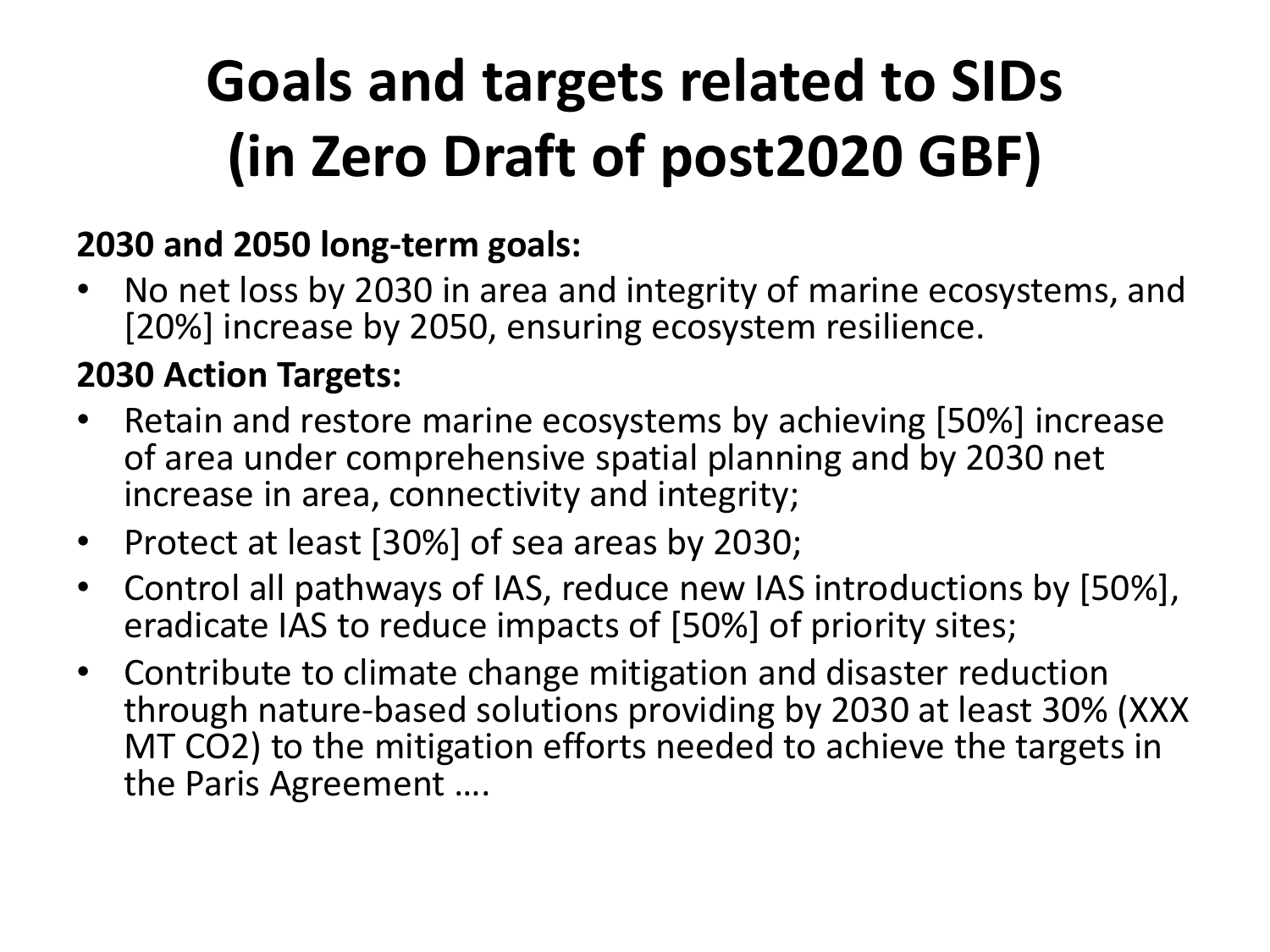# **MRR consultations in Rome (Feb 20-22, 2020)**

Rome Consultations mainly cover:

- National planning
- National reporting
- Review mechanism
- Voluntary peer review
- Indicators
- Review approaches followed by relevant Conventions, processes and organizations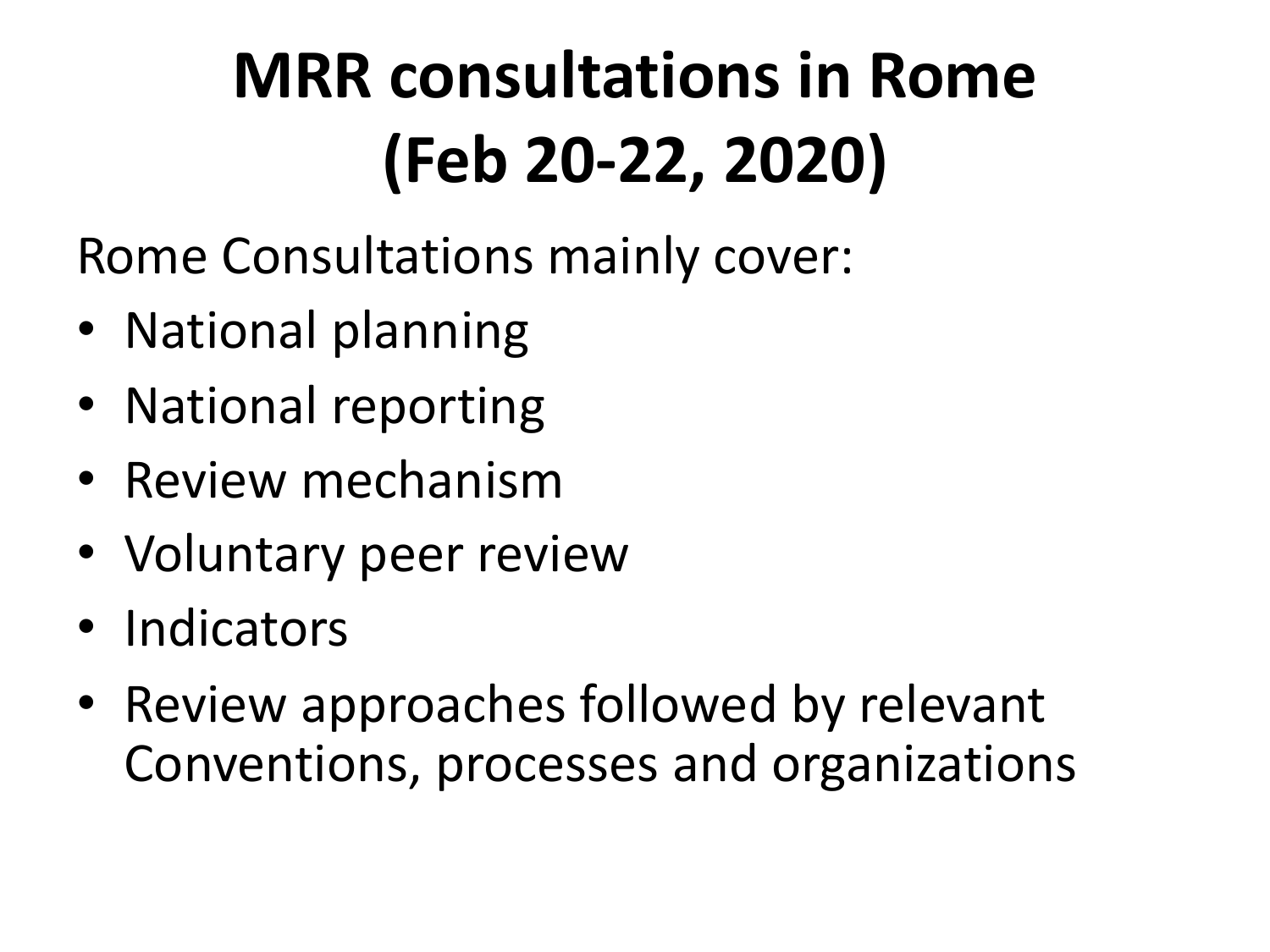# **National Planning**

- Countries encouraged to revise NBSAPs in light of the post- 2020 GBF
- Revision of NBSAPs should be quick to allow for more time for implementation
- NBSAPs should contain national targets commensurate with global ambitions
- Relevant stakeholders and IPLCs encouraged to register commitments to implementing the post-2020 GBF
- Standardized guidance probably needed to ensure all NBSAPs will contain required elements (targets, actions, resources, capacity building, MRR, etc.)
- More efforts and resources needed for implementation and monitoring.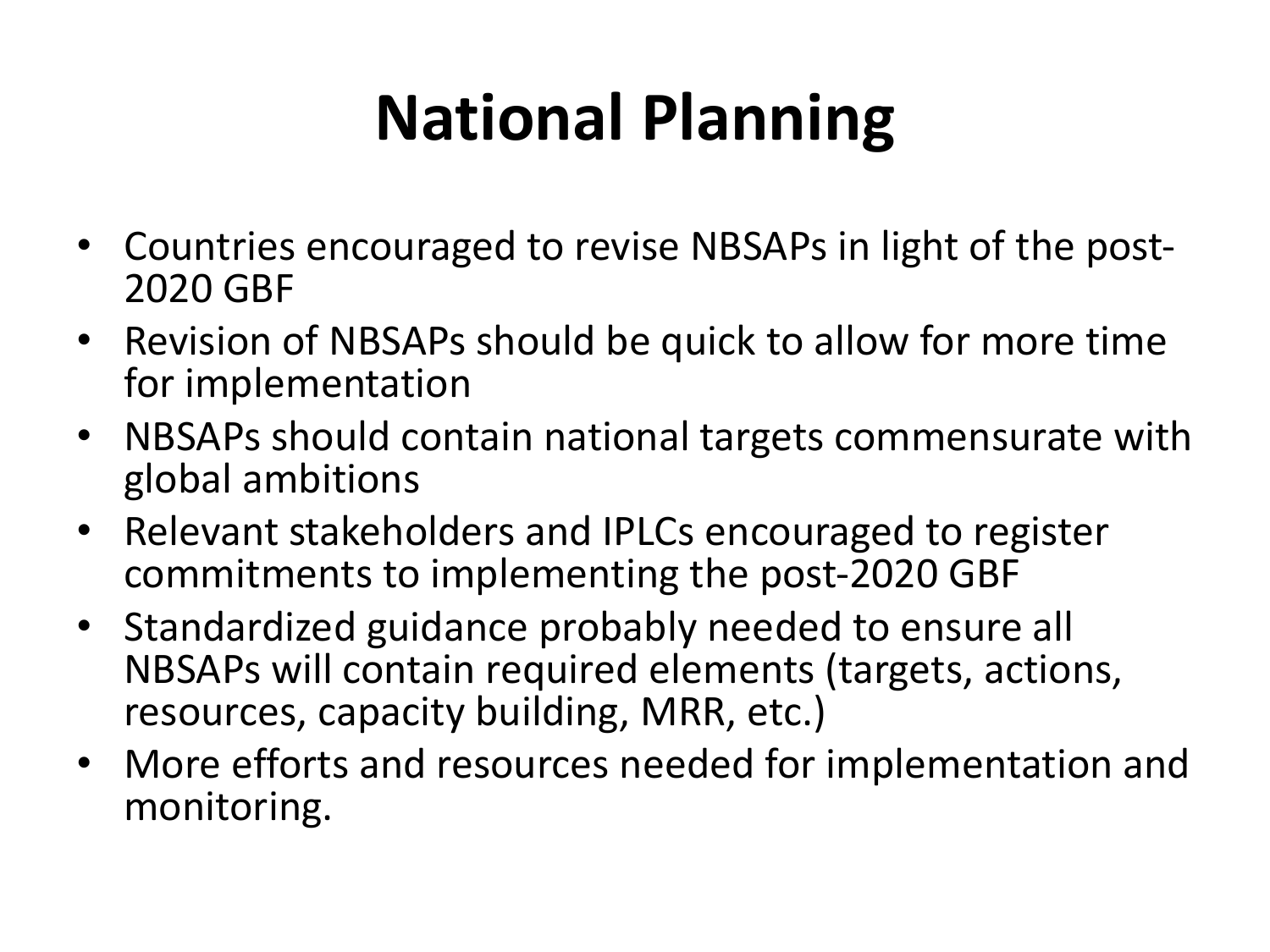## **National reporting**

- NR continue to be main instrument for monitoring and reviewing implementation
- Two regular NRs to be submitted in next decade, probably complemented with voluntary update review reports every two years for each COP meeting;
- 7NR to be a soft report with initial assessment of progress and 8NR to be a comprehensive report reviewing progress in global goals and targets;
- Update review reports could focus on progress in selected targets;
- Report on content that could be used for global review or stocktaking;
- Inputs from stakeholders should be included as part of NRs;
- A common set of core indicators could be explored for assessment to increase comparability and make global aggregation easier;
- Expert or peer review of quality of NR is encouraged;
- Online reporting tools should continue to be used;
- Synergies in reporting to related Conventions at various levels are encouraged.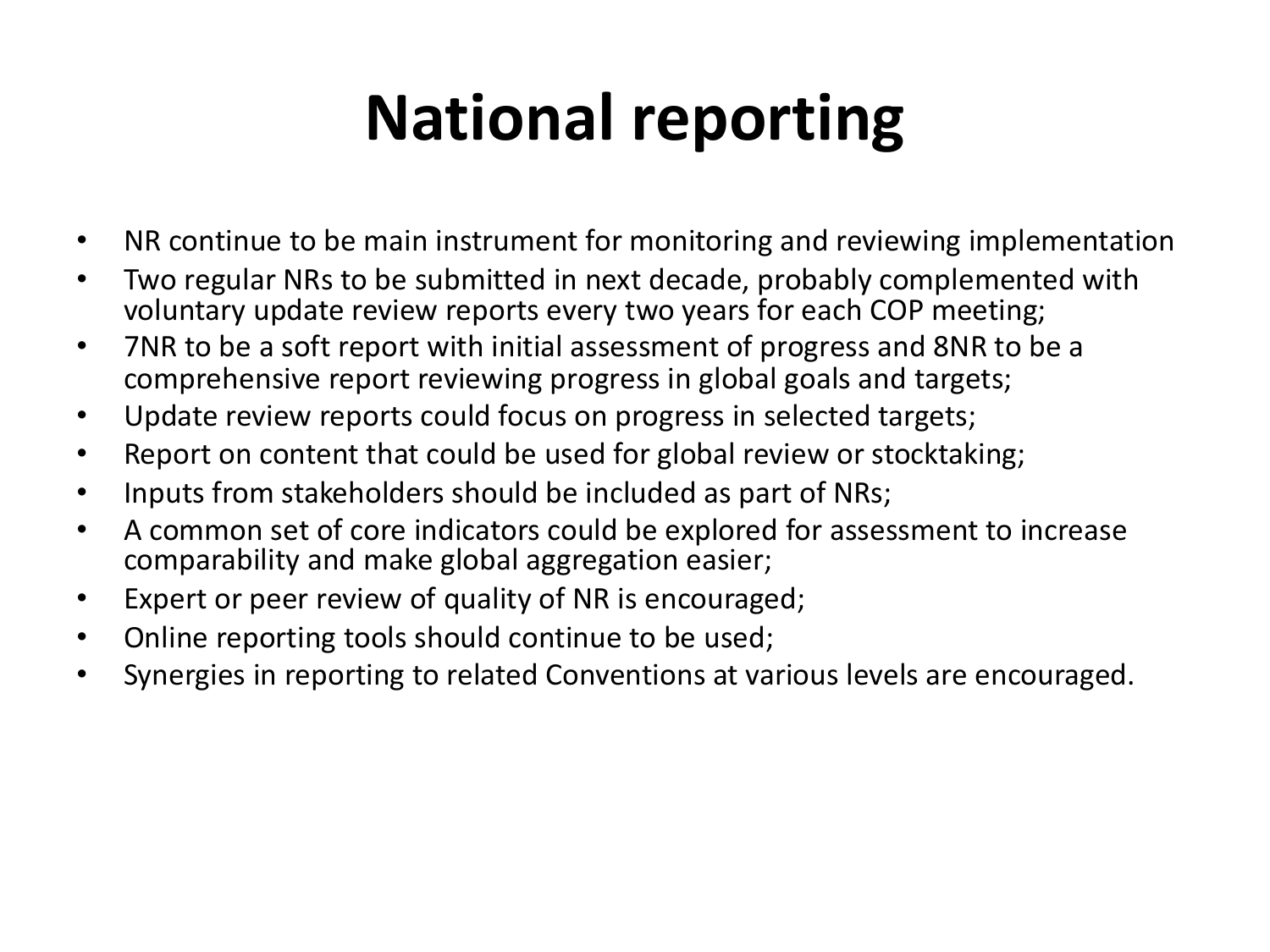### **Review mechanisms**

- Global stocktaking to take place twice respectively in 2024/5 and 2028;
- Each COP meeting including SBI meeting prior to it to review progress towards selected targets
- Piloting open-ended forum at SBI 3 to see whether to adopt it as a review approach and if so, how to improve it;
- Voluntary peer review is to be strengthened with more countries involved and findings to be more used for review;
- Establishment of bodies such as implementation support committee proposed to review NBSAPs and NRs.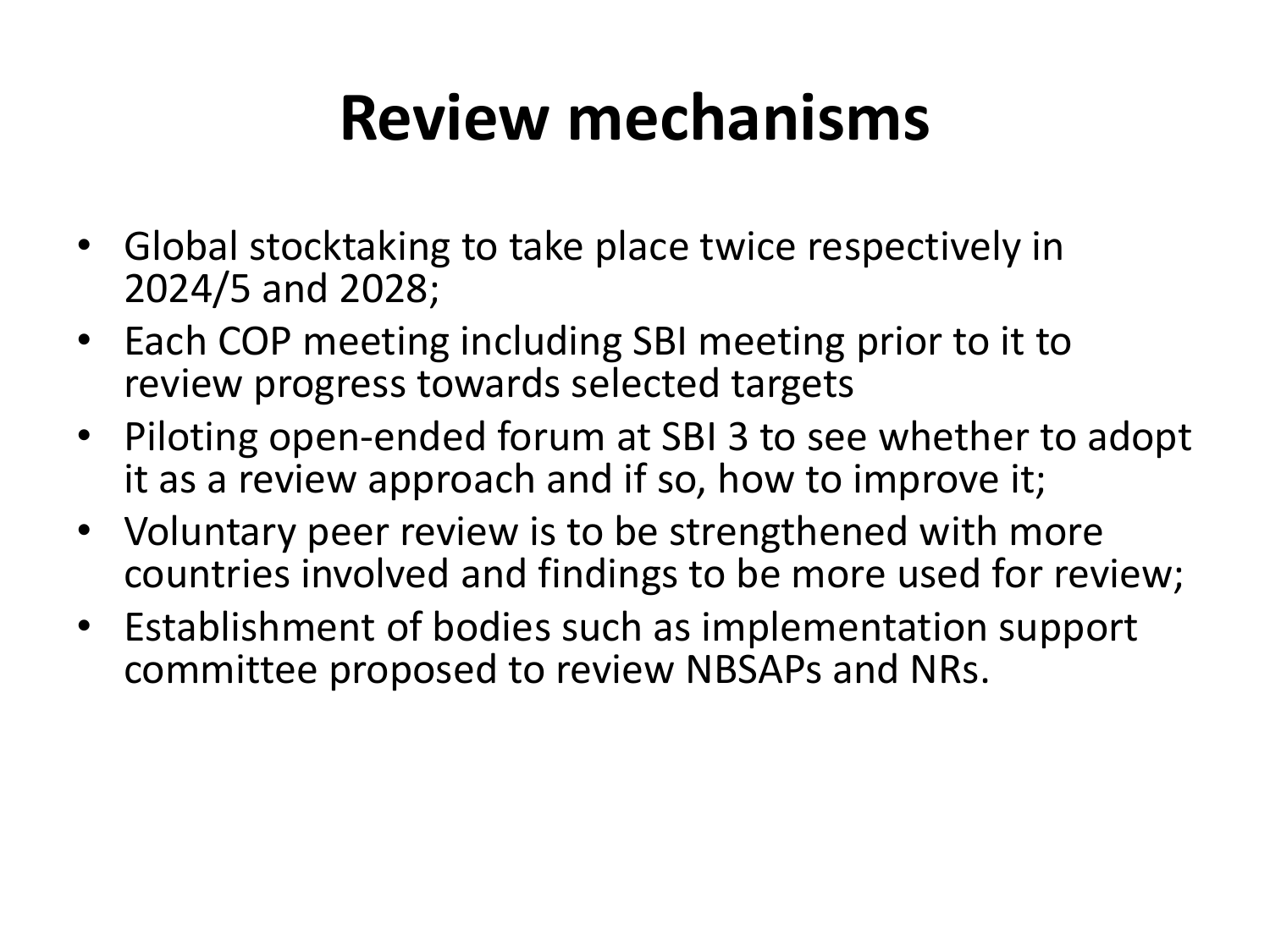# **Global Stocktaking**

- First stocktaking to identify gaps in ambition and commitments and to develop suggestions to increase ambitions and associated actions
- Second stocktaking to identify further actions needed
- Review to be undertaken at each COP meeting during the decade to identify gaps in commitments and actions to achieve agreed goals and targets;
- Review to facilitate exchange of experience, mutual learning among Parties and to enhance transparent implementation;
- Review to enhance the decision-making and planning processes under the Convention.